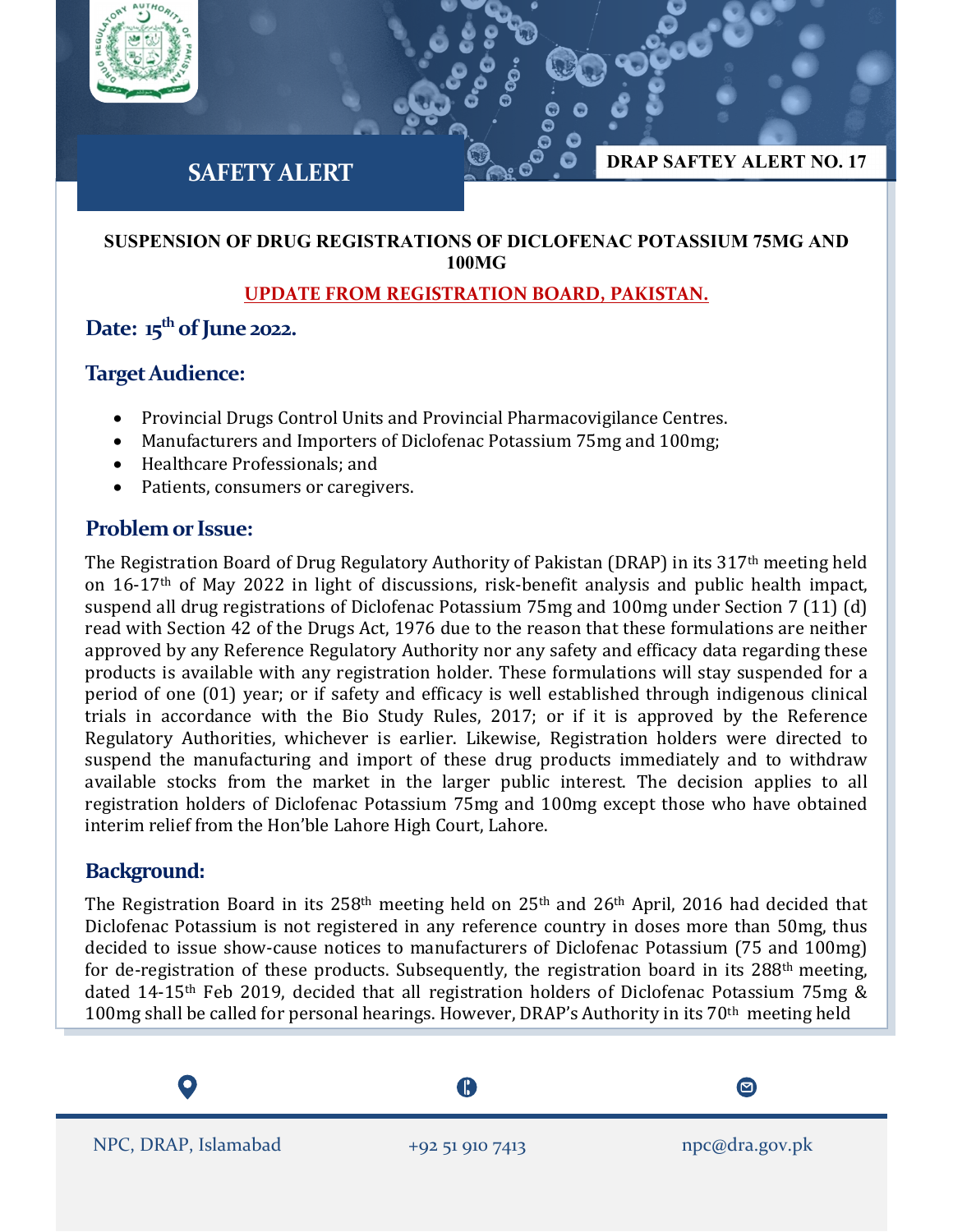

on 05th Sep 2019 decided that **"***For formulations containing "drugs" which were previously registered by the Registration Board and have proof of availability and prescription of last 10 years but are not available in the Reference Regulatory Authorities shall continue to be considered/ registered as drugs until and unless withdrawn on Safety, Efficacy and Quality reasons"*.

Accordingly, Registration Board in its 296th meeting held on 8-10th Sep, 2020 decided that *"Since, all such formulations which are not approved by the Reference Regulatory Authorities; the safety and efficacy profile cannot be established in the absence of a well-established system for reporting of adverse events, so a reference shall be forwarded to DRAP's Authority with the request to review the decision taken in its 70th meeting held on 05-09-2019. In this regard, PE&R Division shall prepare a comprehensive document/agenda for consideration of Authority, keeping in view the practices adopted by RRA for all such formulations."*

Meanwhile, the policy of reliance on reference regulatory authorities was approved by the Authority in its 73<sup>rd</sup> meeting held on 06-11-2019. Subsequently, the registration board in its 313<sup>th</sup> meetings, dated 16-18th Nov, 2021 decided to issue show causes to registration holders/ manufacturers under Section 7 (11)(d) of the Drug Act, 1976 and opportunity of personal hearings. The decision of the Registration Board was endorsed by Authority in its 128th meeting of Authority held on 14th Dec 2021 and decided that "*Drug formulations/strengths which were previously registered by the Registration Board but are not available in any Reference Regulatory Authorities, shall be reviewed and disposed-off keeping in view of safety and efficacy evidence/data in the Reference Regulatory Authorities*."

Many of registration holders of Diclofenac Potassium 75mg and 100mg challenged the Show Cause Notices issued for cancellation of their drugs stating violation of the decision taken in 70th Meeting of the DRAP Authority held on the 05-09-2019. However, the decision taken in the 70th Meeting of the DRAP Authority has been reviewed in the 128th Meeting held on 14-12-2021, whereby the Registration Board was allowed to review and dispose of the registration of drugs keeping in view their safety and efficacy. The Registration Board in its 315<sup>th</sup> meeting held on 1<sup>st</sup> Feb 2022 noted the information and advised to provide the opportunity of a personal hearing in the next meeting of the Registration Board.

Meanwhile, the Pharmaceutical Evaluation and Registration Division of the DRAP reviewed all the available facts and finding along with the product monograph of diclofenac potassium in stringent regulatory authorities which depicts that the daily dose of diclofenac potassium is from 75- to 200mg in divided doses, whereas the maximum strength of available diclofenac potassium tablet is 50mg. The Division also prepared two questions that were communicated for guidance to various RRA's including USFDA, Health Canada, MHRA UK, Sweden, TGA Australia and BNF.

A  $\boldsymbol{\Xi}$ NPC, DRAP, Islamabad +92 51 910 7413 npc@dra.gov.pk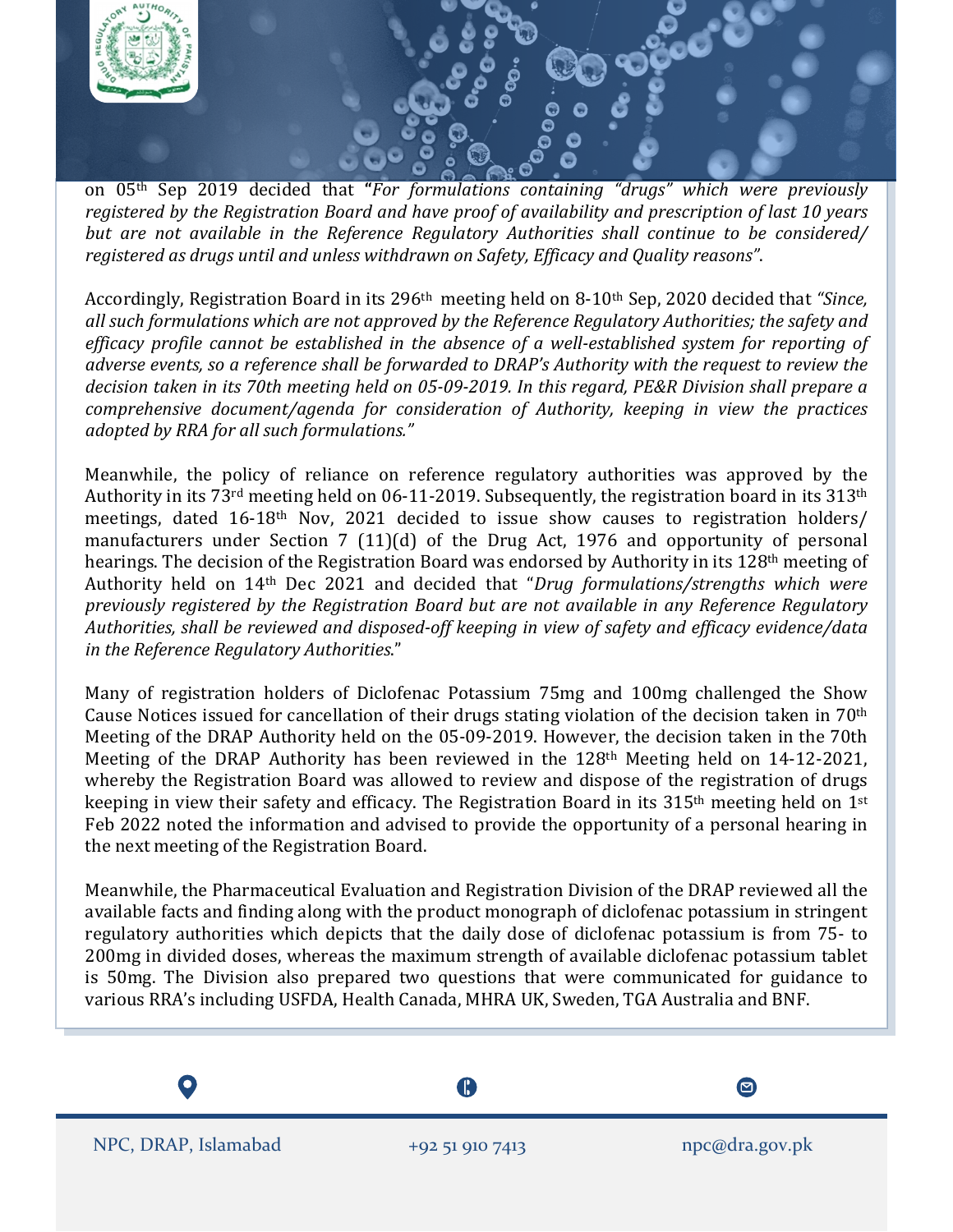

Lastly, the registration board in its meeting  $317<sup>th</sup>$  meeting dated  $16<sup>th</sup>$  to  $17<sup>th</sup>$  May, 2022 after giving personal hearings to registration holders of diclofenac potassium 75-100mg, discussion during the meeting, risk-benefit analysis and public health impact of the Diclofenac Potassium 75mg and 100mg, decided to suspend drug registrations of Diclofenac Potassium 75mg and 100mg under Section 7 (11) (d) read with Section 42 of the Drugs Act, 1976 in the larger public interest for 1 year or earlier subject to some conditions.

## **Therapeutic GoodsAffected.**

#### Name: **Diclofenac Potassium 75MG and 100MG (Not 50mg or below)**

Diclofenac potassium is used in divided doses for treatment of pain or primary dysmenorrhea; relief of osteoarthritis, relief of rheumatoid arthritis etc. It is approved by various reference regulatory authorities in 12.5mg, 25mg and 50mg tablet strengths. A daily dose of diclofenac potassium is from 75-200mg in divided doses, whereas the maximum strength of available diclofenac potassium tablet is 50mg. However, in Pakistan, as per the PER Division, it was also approved in the strength of 75 and 100mg.

### **Advice for patients.**

Patients and consumers are informed that the Registration Board of Drug Regulatory Authority of Pakistan (DRAP) in its 317<sup>th</sup> meeting held on 16-17<sup>th</sup> of May 2022 in light of discussions, riskbenefit analysis and public health impact suspended all drug registrations of Diclofenac Potassium 75mg and 100mg, therefore, those patients who are using diclofenac potassium in the aforementioned strengths may consult/ speak with their healthcare professionals to shift/change their treatment to standard strength of 50mg of diclofenac potassium or other treatment options available in the market.

#### **Advice for healthcare professionals.**

Healthcare professionals are informed that the Registration Board of Drug Regulatory Authority of Pakistan (DRAP) in its 317th meeting held on 16-17th of May 2022 in light of discussions, riskbenefit analysis and public health impact suspended all drug registrations of Diclofenac Potassium 75mg and 100mg under Section 7 (11) (d) read with Section 42 of the Drugs Act, 1976 due to the reason that these formulations are neither approved by any Reference Regulatory Authority nor any safety and efficacy data regarding these products is available. Healthcare professionals may stop prescribing diclofenac potassium having a strength of 75mg and 100mg to patients. Diclofenac Potassium in the strength of 50mg may be prescribed to the patient instead of Diclofenac Potassium of 75mg and 100mg.

A  $\boldsymbol{\Xi}$ NPC, DRAP, Islamabad +92 51 910 7413 npc@dra.gov.pk